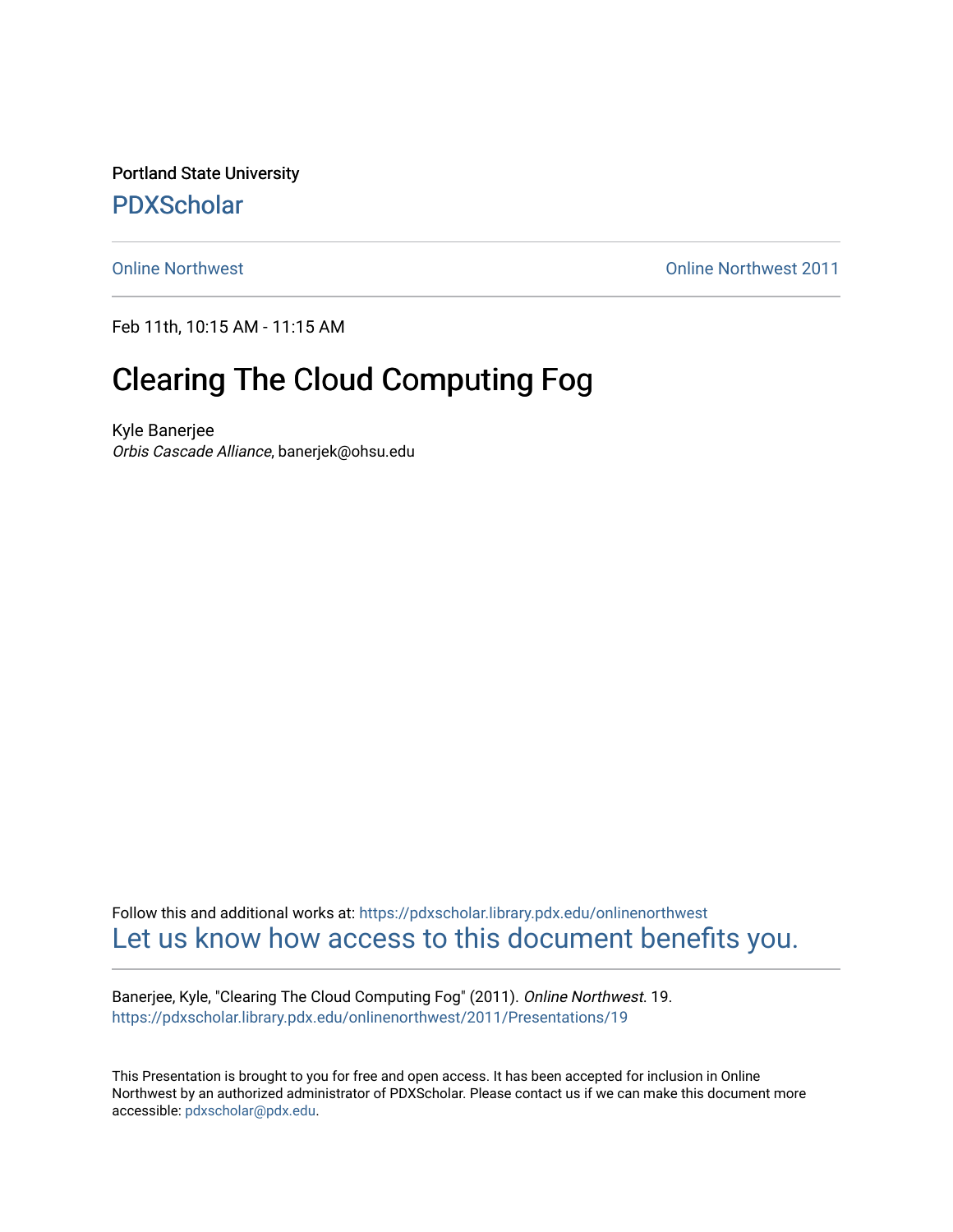#### **Clearing the cloud computing fog**



## **Kyle Banerjee**  *banerjek@uoregon.edu* Digital Services Program Manager

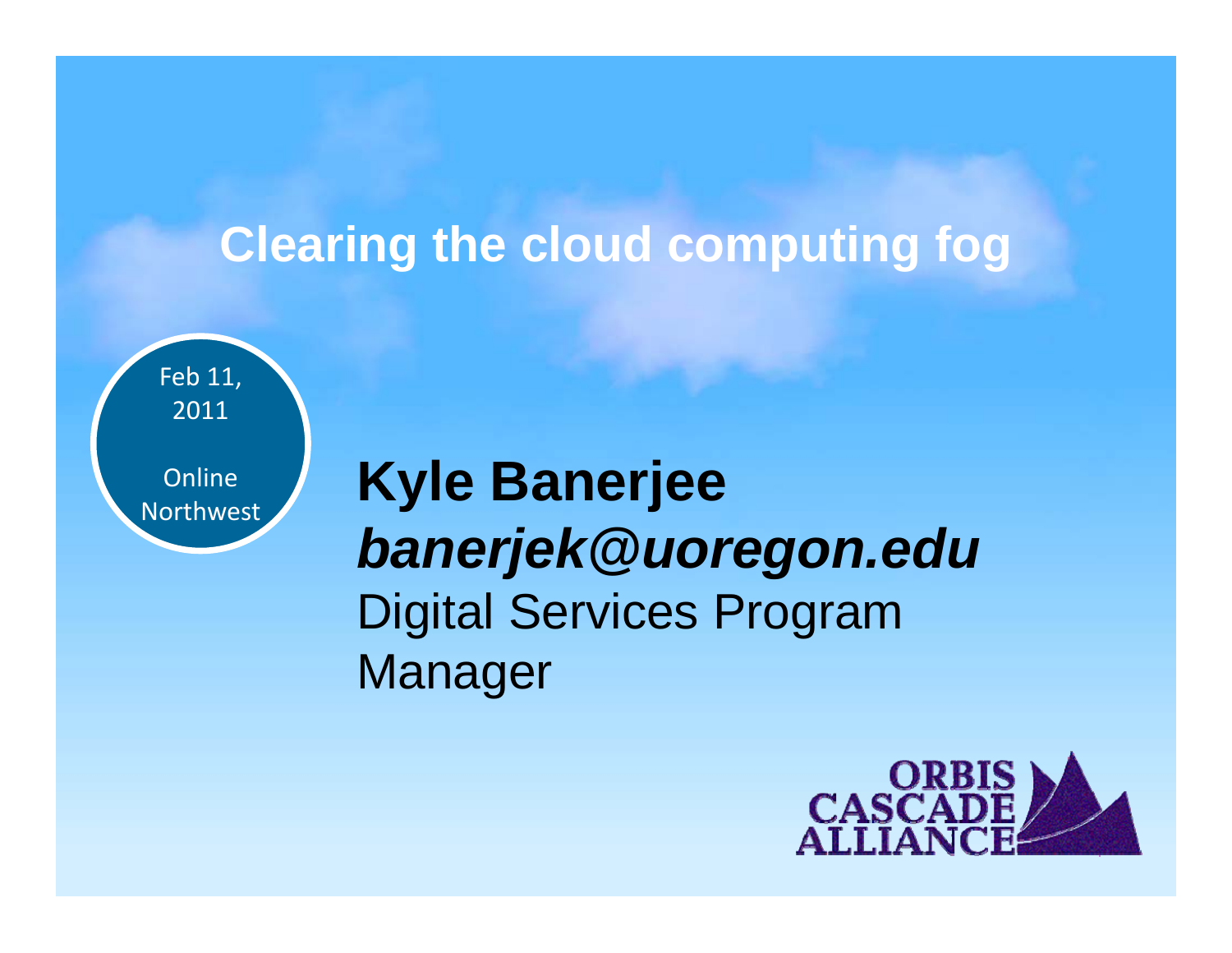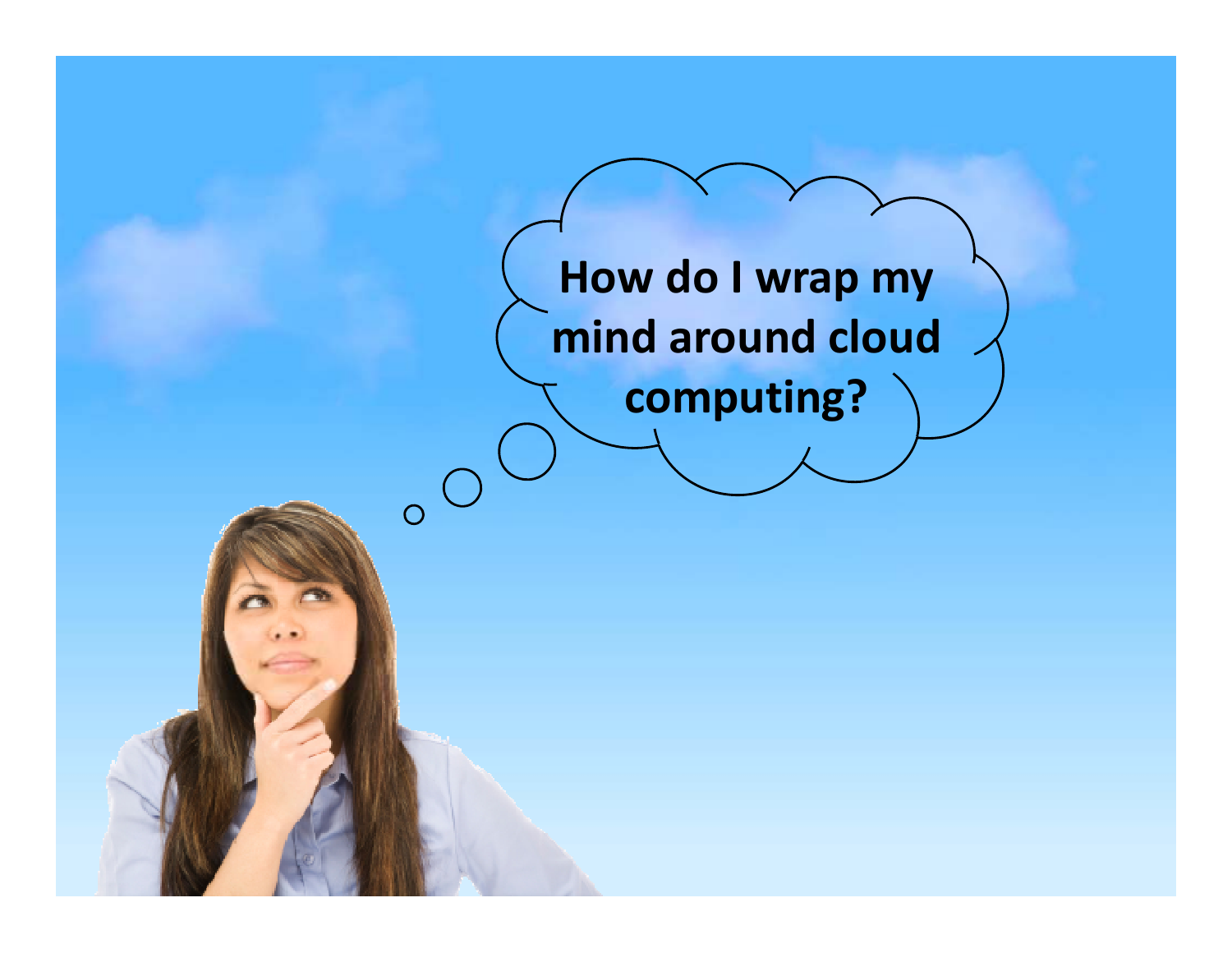#### **Forget the technobabble!**

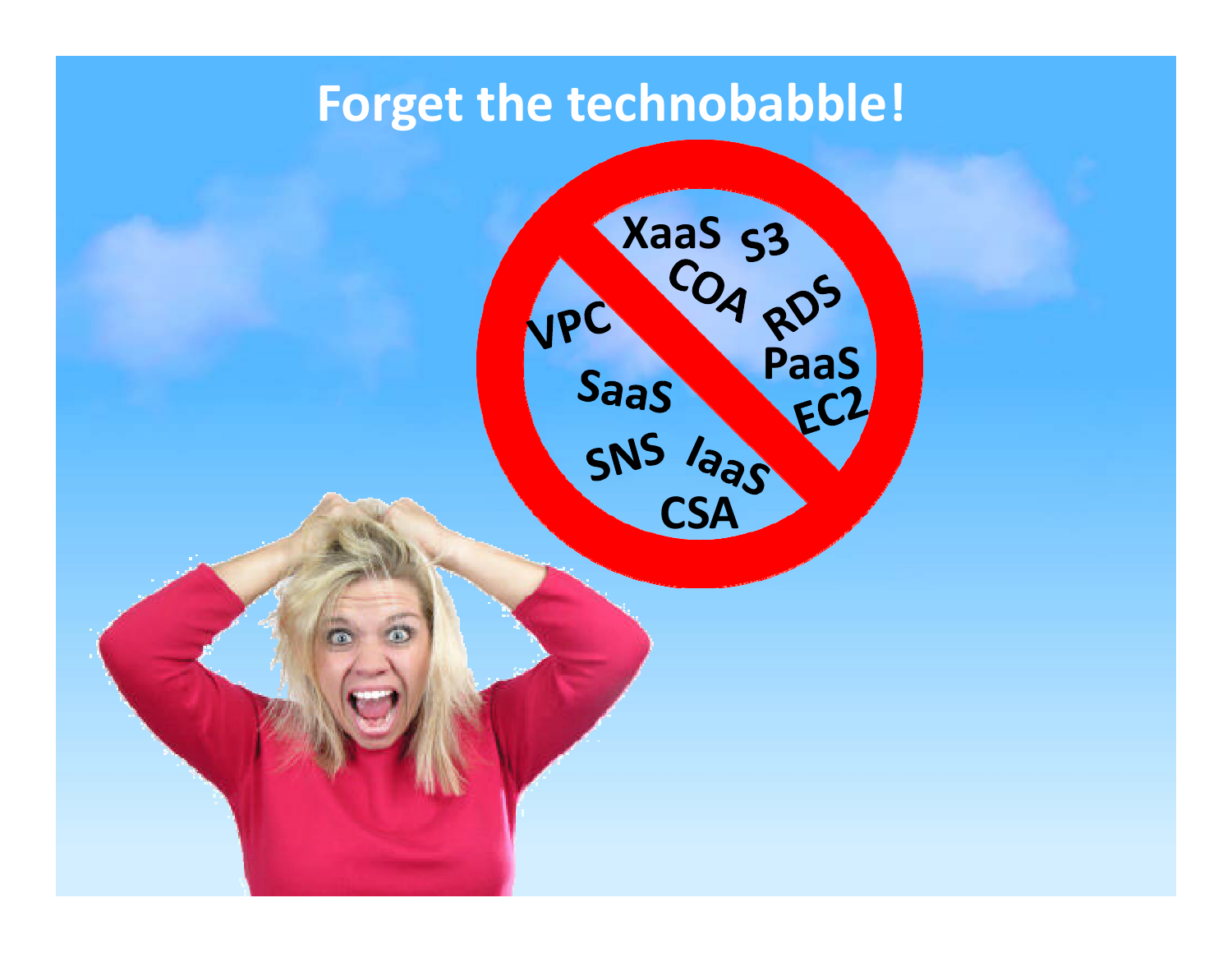#### **Cloud Computing is….**

- •Really just computing. Seriously.
- •When hardware and software resources are provided on demand over the Internet as <sup>a</sup> utility
- •A buzzword which will sound dated in <sup>a</sup> few years
- •Not going to eliminate traditional approaches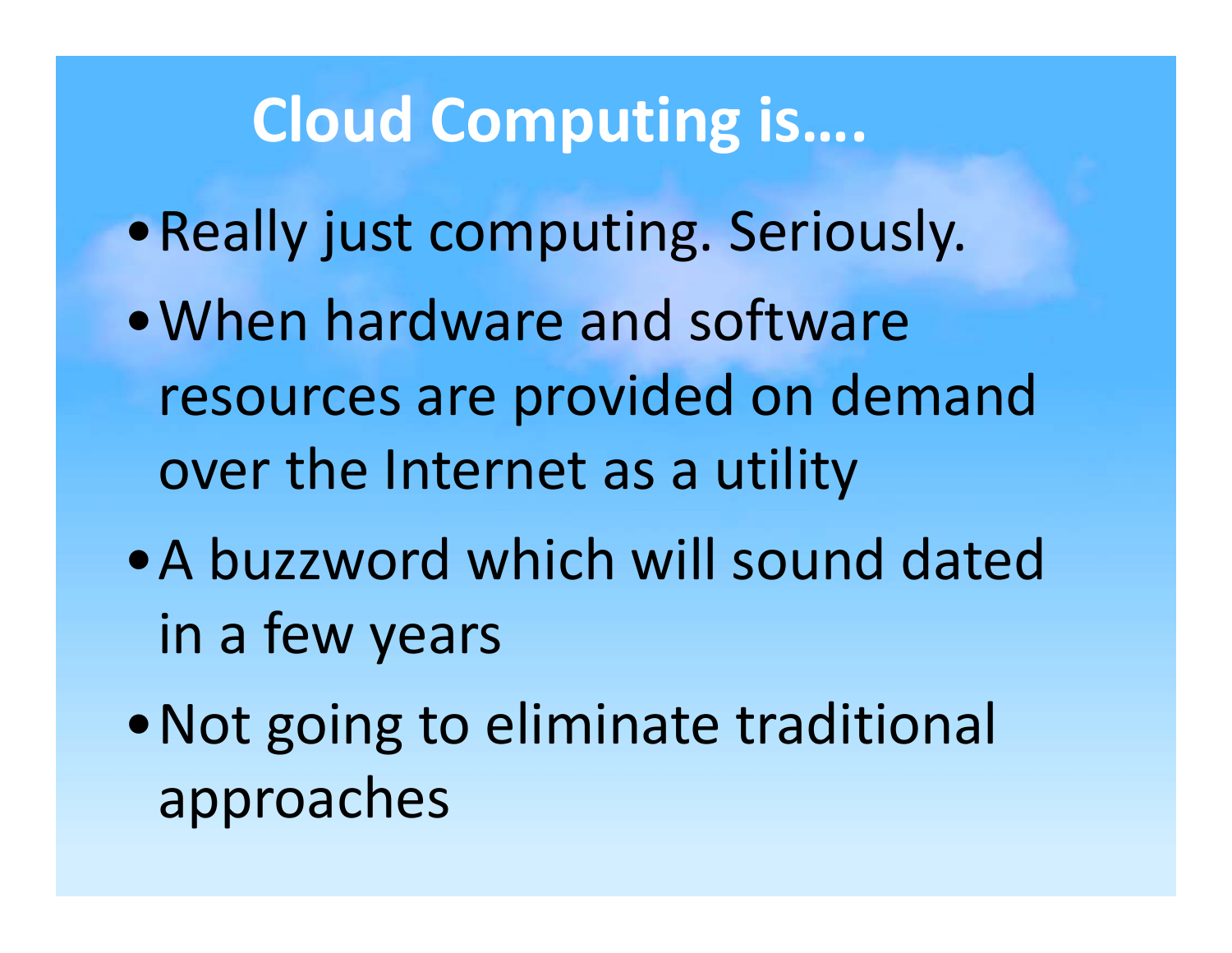# **Reality check**

- All computing is done in real places on real hardware
- Performance, security, etc accomplished using the same methods
- You still need <sup>a</sup> backup and disaster recovery plan
- •Most libraries currently shift significant computing costs to other entities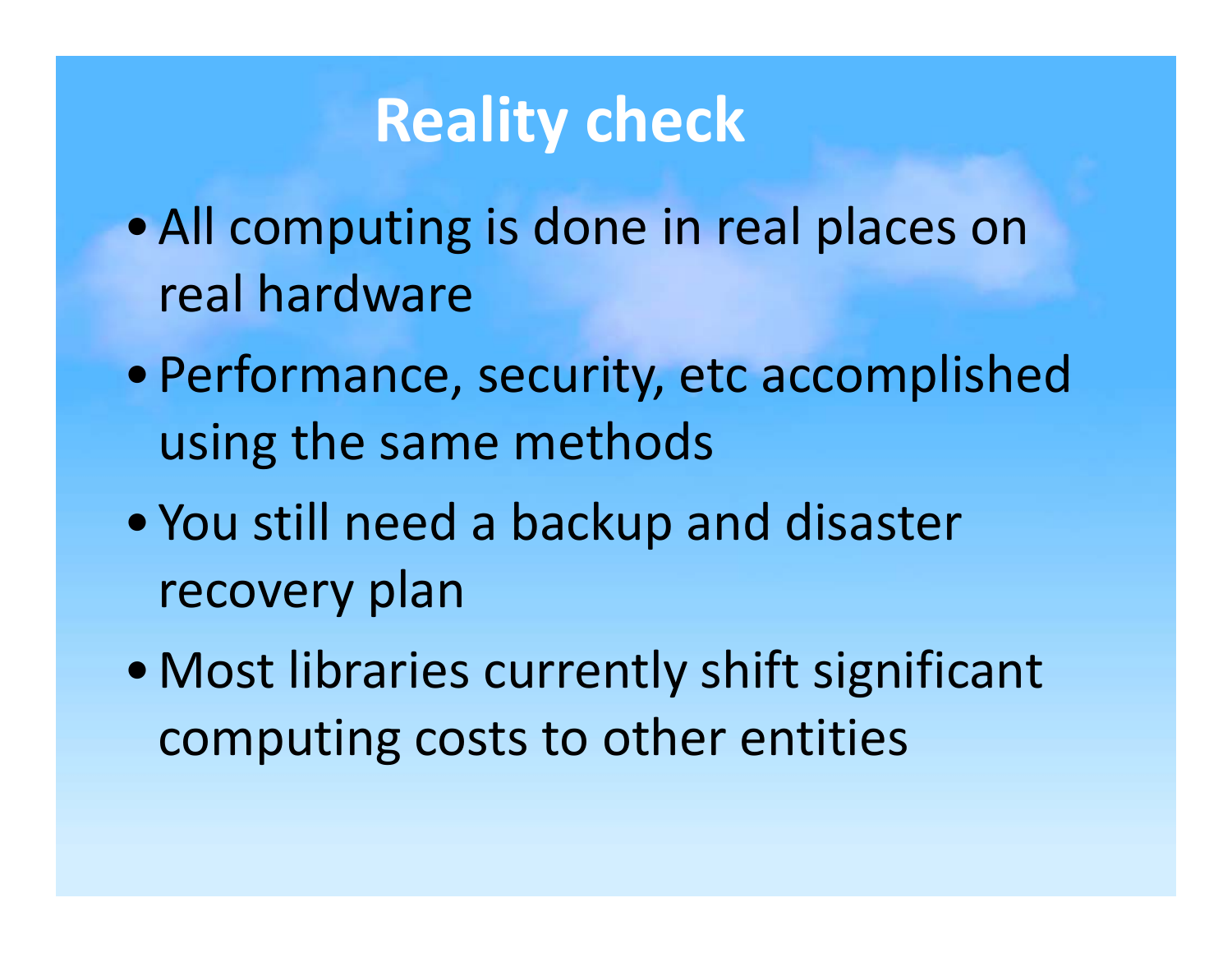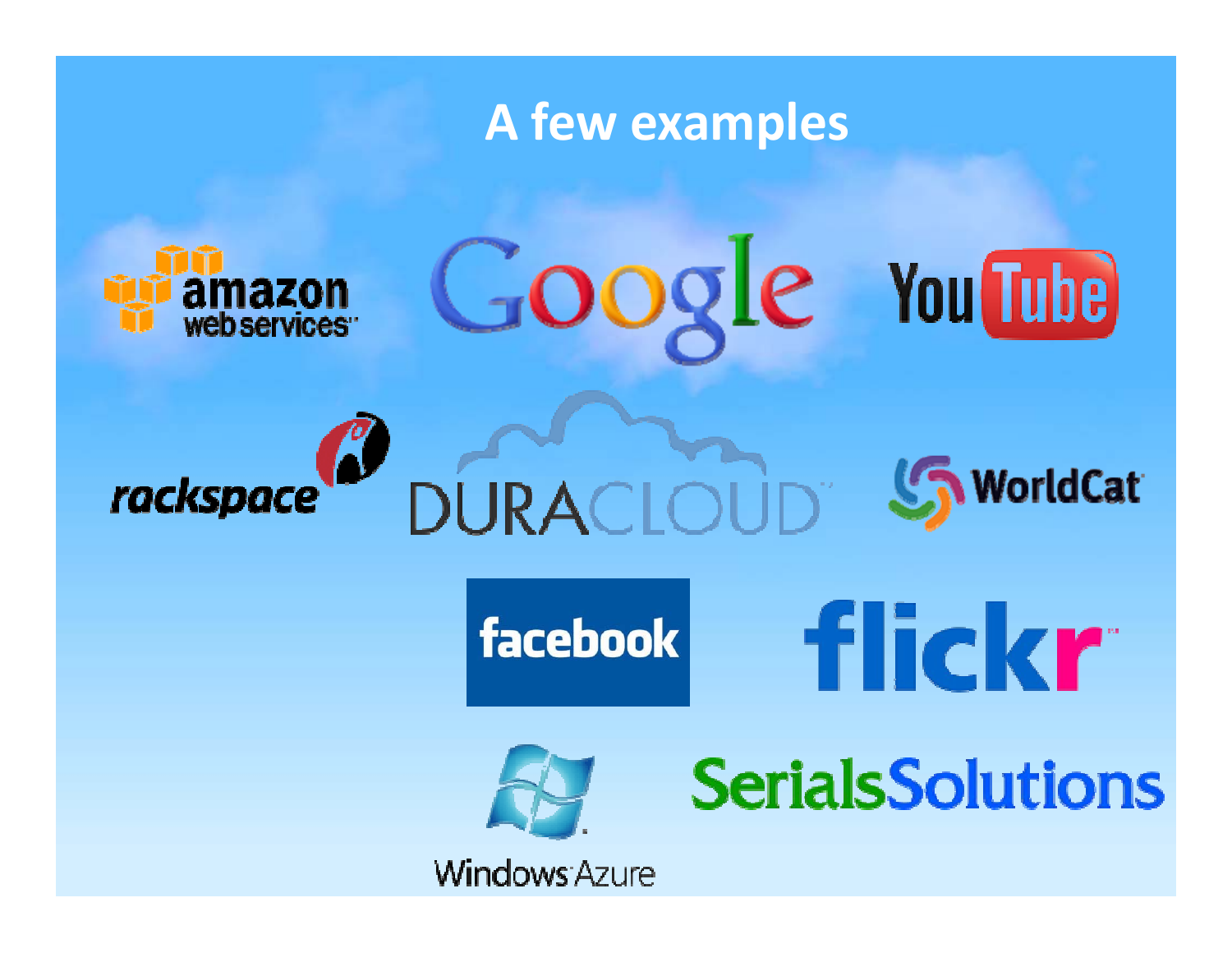## **Advantages**

- •Accessible anywhere with network connection
- •Pay per use
- •Scalability
- •Maintenance / Reliability
- •Security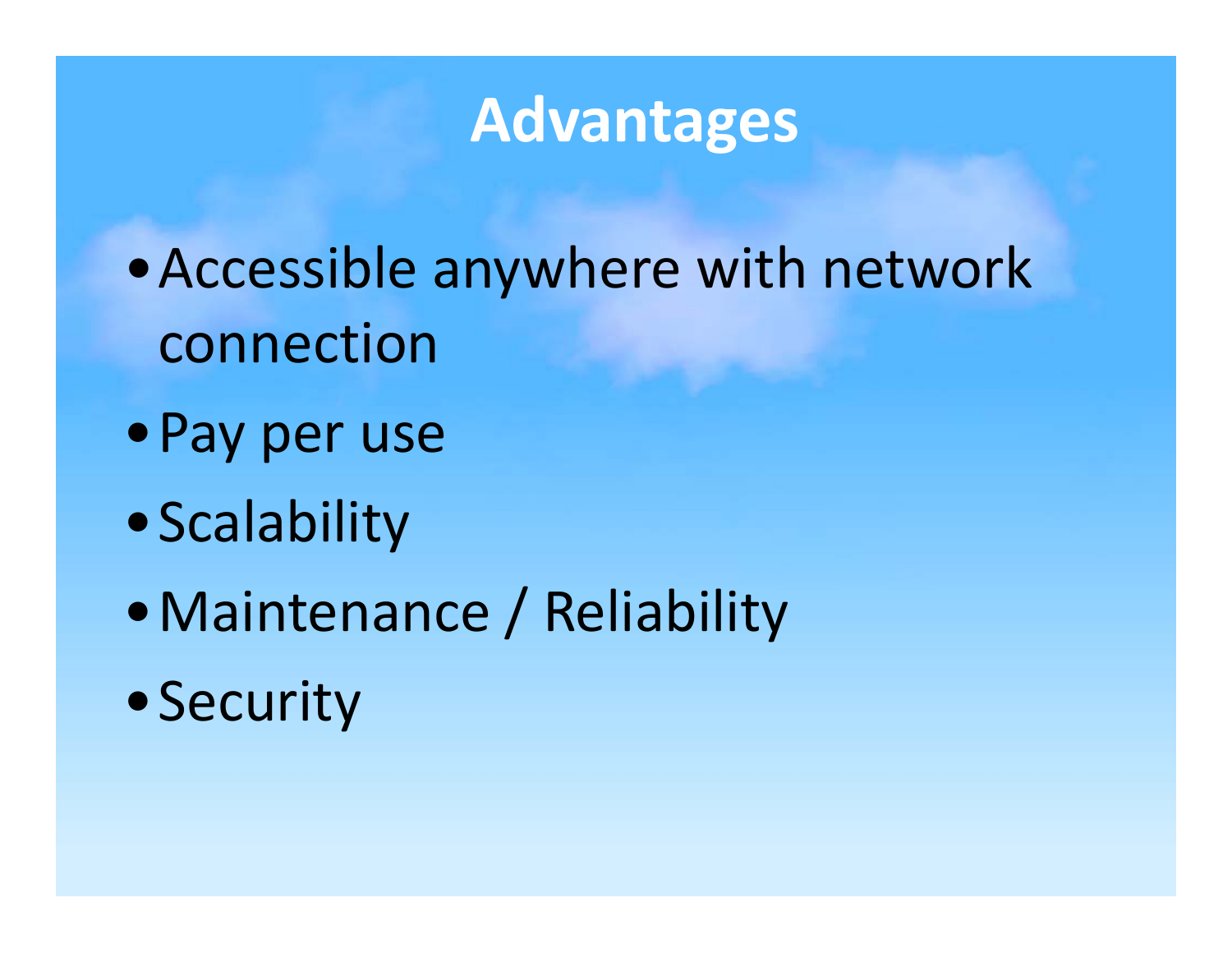#### **The real advantages**

- Avoid procurement hell
- Circumvent local IT bottlenecks
- Start things fast
- Change them fast when you learn how to do your project better
- Allocate resources where they're actually needed
- Financially stable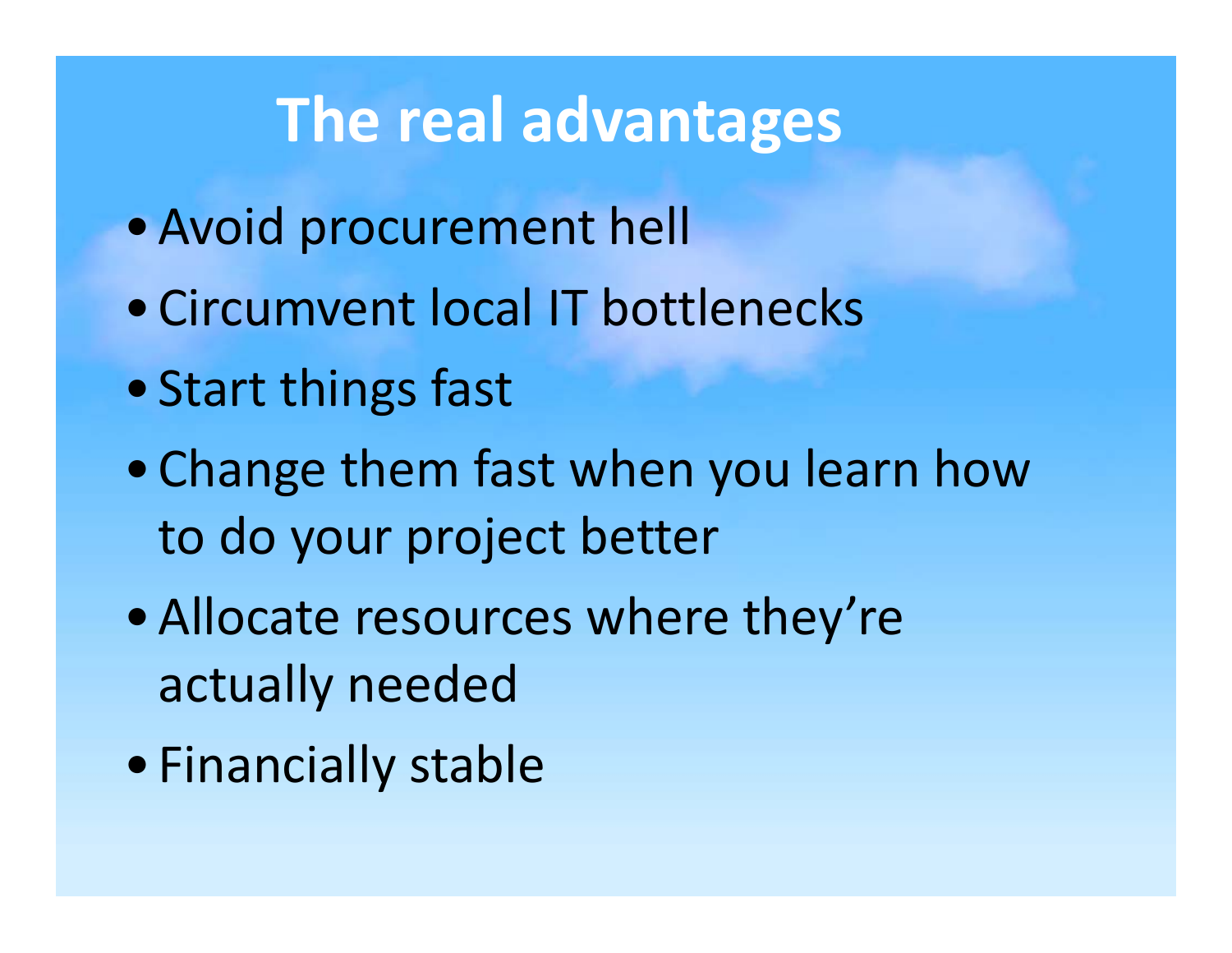## **Software as <sup>a</sup> Service (Saas)**

•Software delivered over the Internet on demand

- •Google Docs
- •SerialsSolutions
- •Flickr
- •Dropbox

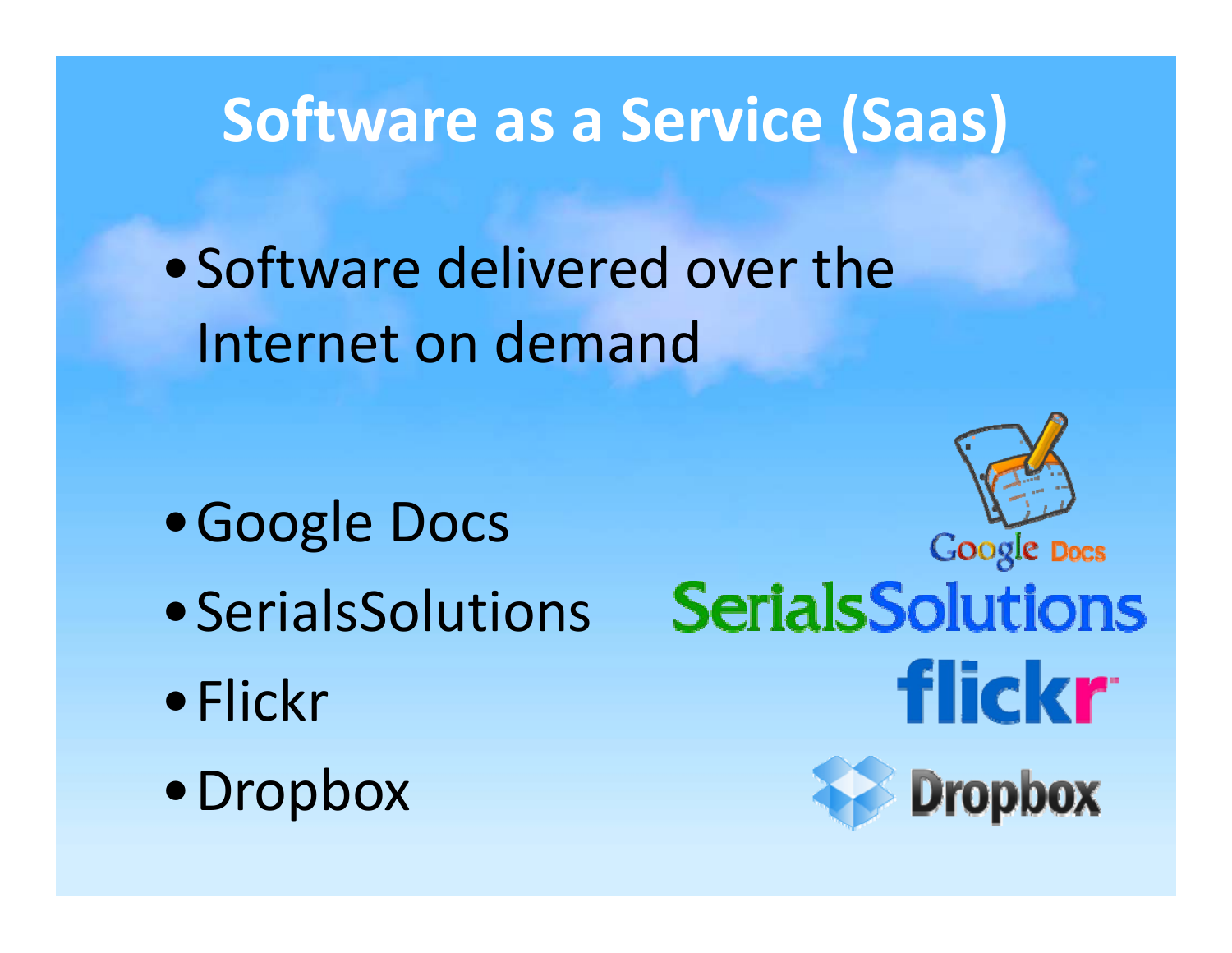## **Platform as <sup>a</sup> Service (PaaS)**

•Different from SaaS in that you write your own code

•Google App Engine •Microsoft Azure Services •Facebookfacebook



**Windows Azure**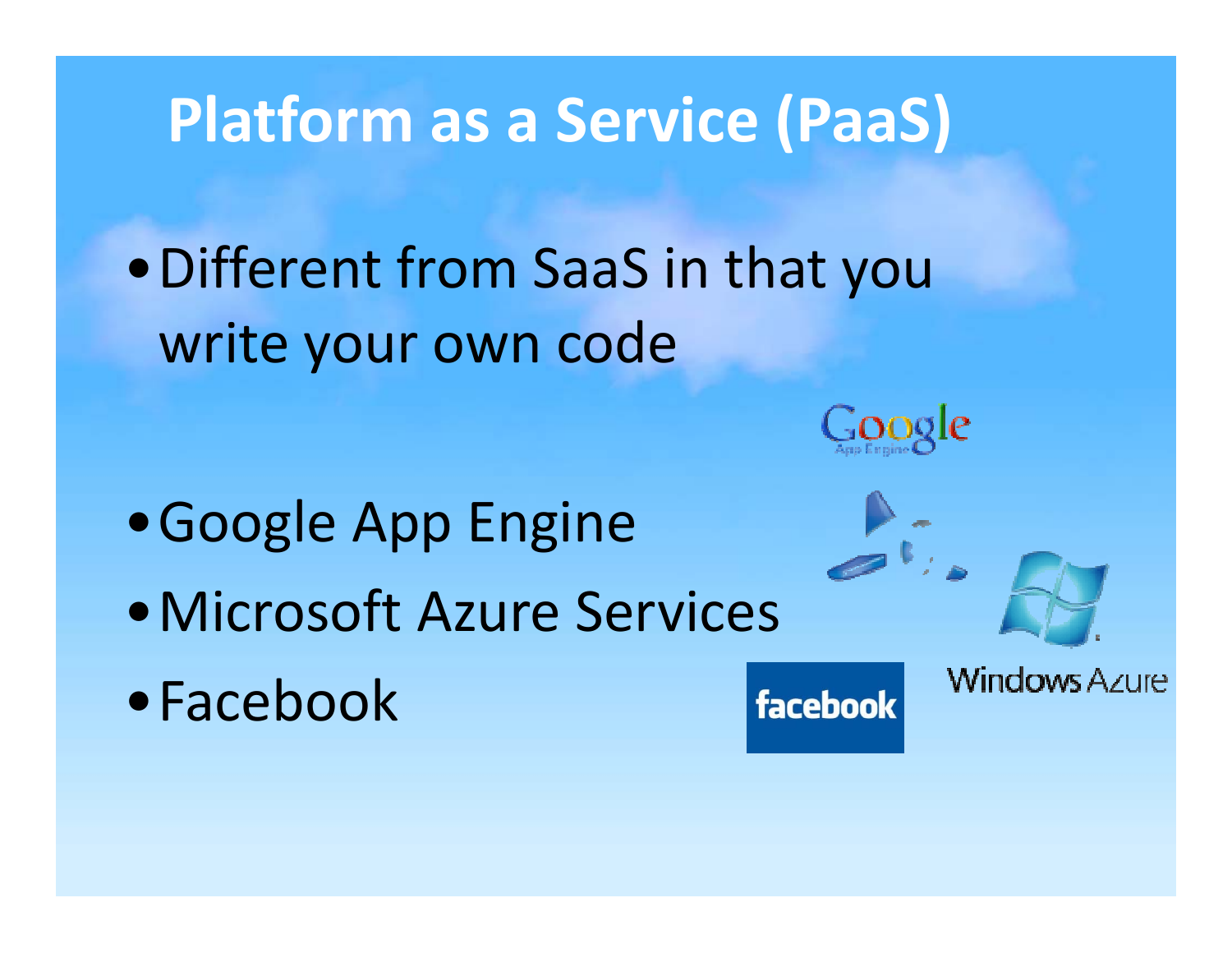#### **Infrastructure as <sup>a</sup> Service (IaaS)**

•Delivery of compute power and storage on demand

- •Virtualization
- •Amazon Web Services
- •Rackspace

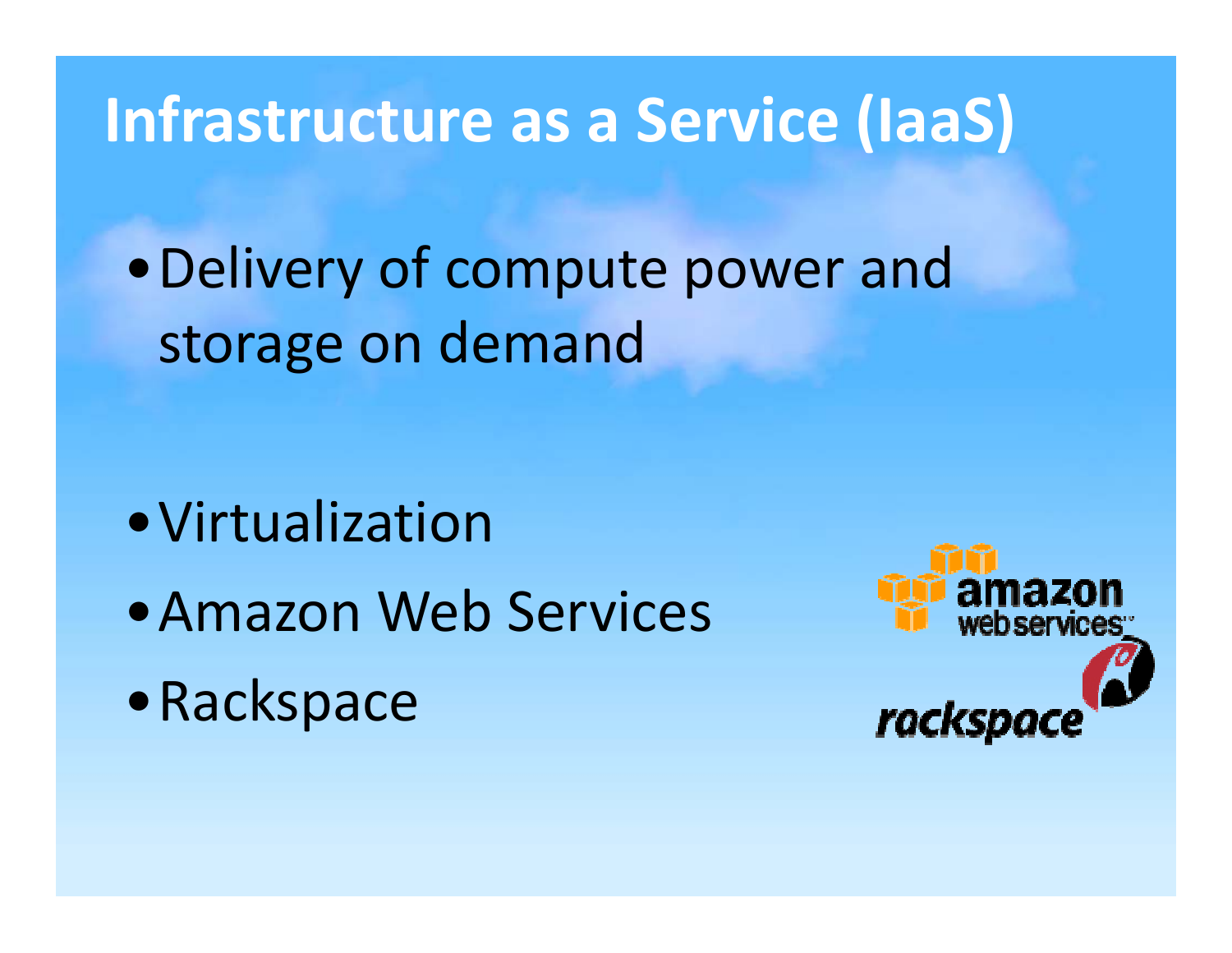#### **Caveat emptor**

- If your cloud provider finds your system use abusive, they could shut you down
- Legal, organizational, and accountability challenges
- You pay for everything, including attacks
- If you run into trouble, you're on your own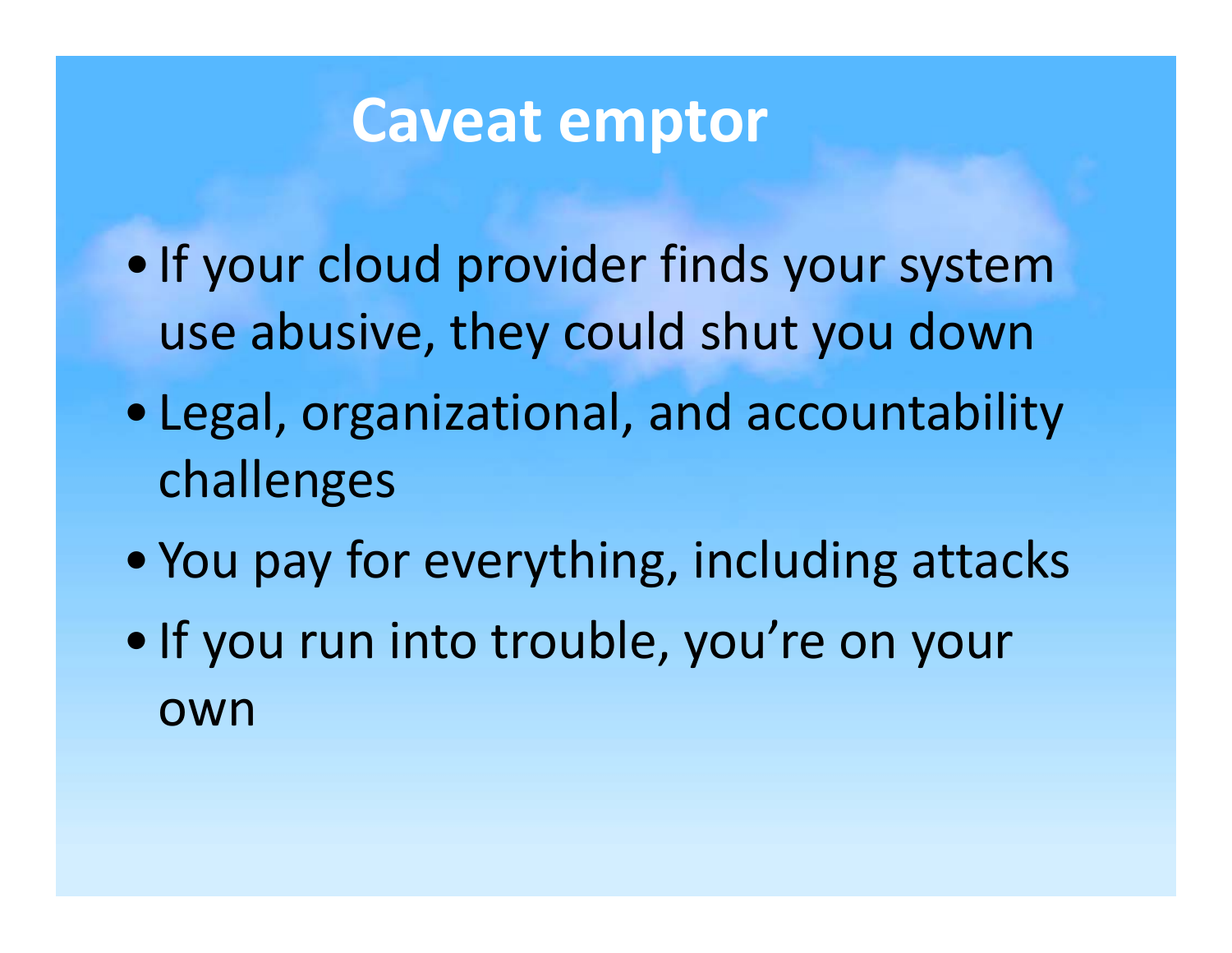## **Some parting thoughts**

- •Cloud computing is technology's answer to the outsourcing debate
- •The main thing the cloud buys you is flexibility